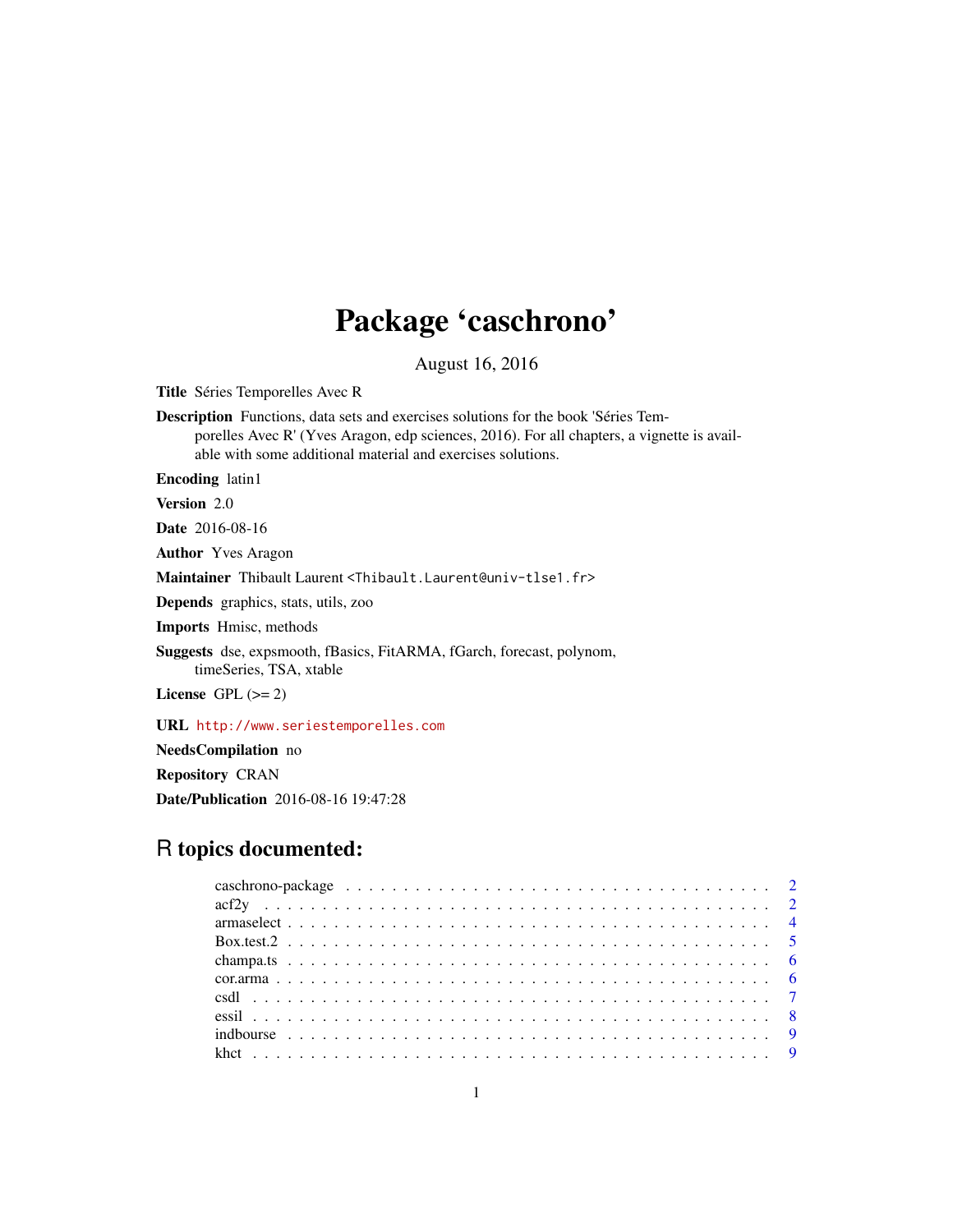<span id="page-1-0"></span>

| Index |  |  |  |  |  |  |  |  |  |  |  |  |  |  |  |  | 17 |
|-------|--|--|--|--|--|--|--|--|--|--|--|--|--|--|--|--|----|
|       |  |  |  |  |  |  |  |  |  |  |  |  |  |  |  |  |    |
|       |  |  |  |  |  |  |  |  |  |  |  |  |  |  |  |  |    |
|       |  |  |  |  |  |  |  |  |  |  |  |  |  |  |  |  |    |
|       |  |  |  |  |  |  |  |  |  |  |  |  |  |  |  |  |    |
|       |  |  |  |  |  |  |  |  |  |  |  |  |  |  |  |  |    |
|       |  |  |  |  |  |  |  |  |  |  |  |  |  |  |  |  |    |
|       |  |  |  |  |  |  |  |  |  |  |  |  |  |  |  |  |    |
|       |  |  |  |  |  |  |  |  |  |  |  |  |  |  |  |  |    |
|       |  |  |  |  |  |  |  |  |  |  |  |  |  |  |  |  |    |

caschrono-package *Series Temporelles Avec R*

## Description

Functions, data sets and exercises solutions for the book 'Séries temporelles avec R' (Yves Aragon, edp sciences, 2016). For all chapters, a vignette is available with some additional material and exercises solutions.

## Details

| Package:  | caschrono        |
|-----------|------------------|
| Type:     | Package          |
| Version:  | 2.0              |
| Date:     | 2016-08-16       |
| License:  | GPL <sub>2</sub> |
| LazyLoad: | yes              |

## Author(s)

Yves Aragon, Maintainer: Thibault Laurent <thibault.laurent@univ-tlse1.fr>

## References

Y. Aragon (2016), Séries temporelles avec R, edp sciences

<span id="page-1-1"></span>acf2y *Plots of the ACF and PACF of a time series*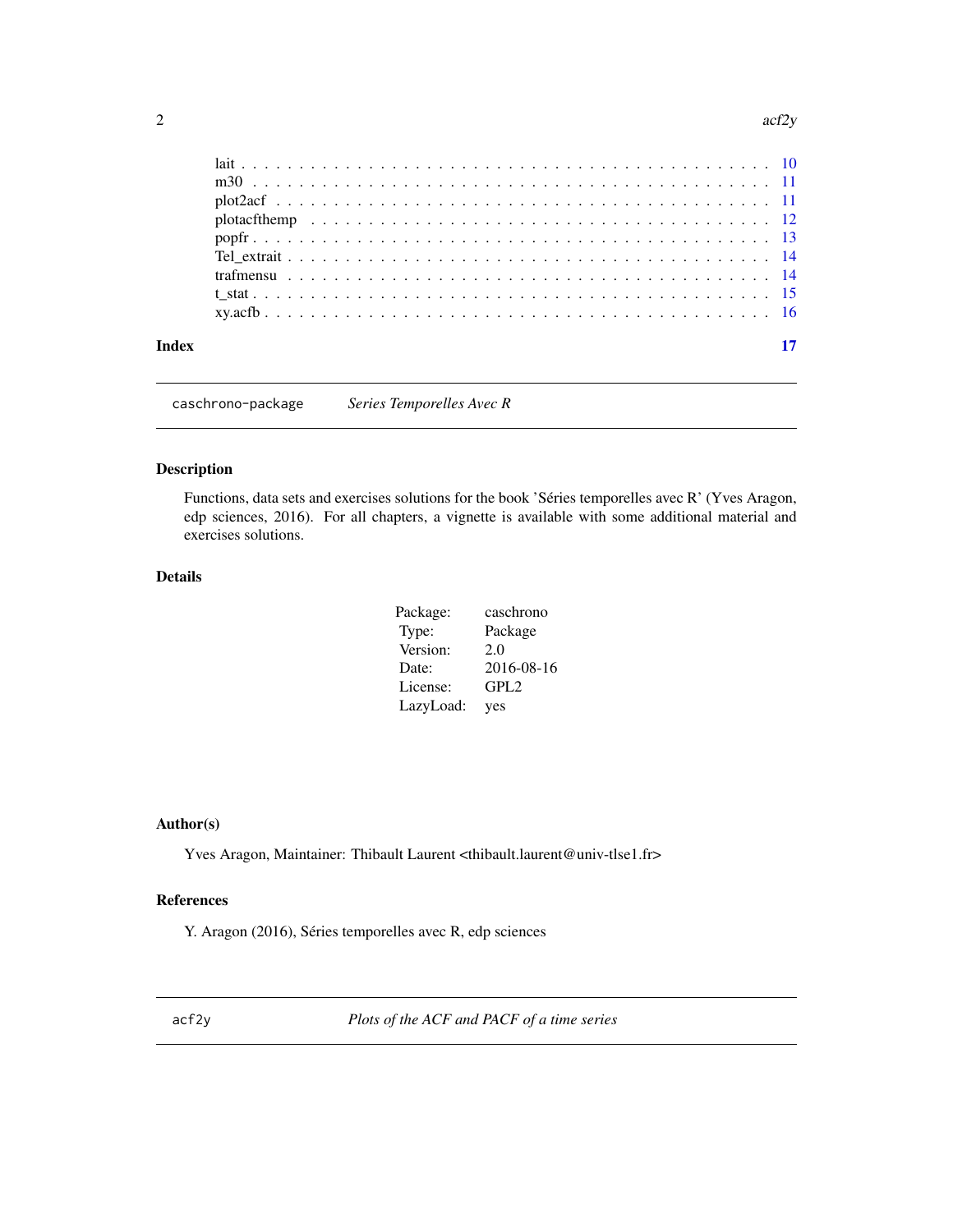#### <span id="page-2-0"></span> $\arctan 3$

## Description

Plots of the ACF and PACF at the same lags

## Usage

acf2y(y, lag.max=40, numer=TRUE)

## Arguments

| y       | A time series object                            |
|---------|-------------------------------------------------|
| lag.max | An integer, the maximum lag                     |
| numer   | A boolean; if TRUE the ACF and PACF are printed |

## Details

The ACF and PACF are plotted with the same scale.

## Value

if numer=TRUE, it returns the values of ACF and PACF for each lag

#### Author(s)

Yves Aragon, Thibault Laurent

## References

Shumway R. and Stoffer D., Time Series Analysis and Its Applications - With R Examples, 2nd ed., 2006, Springer.

## See Also

[xy.acfb](#page-15-1)

## Examples

data("nottem") acf2y(nottem)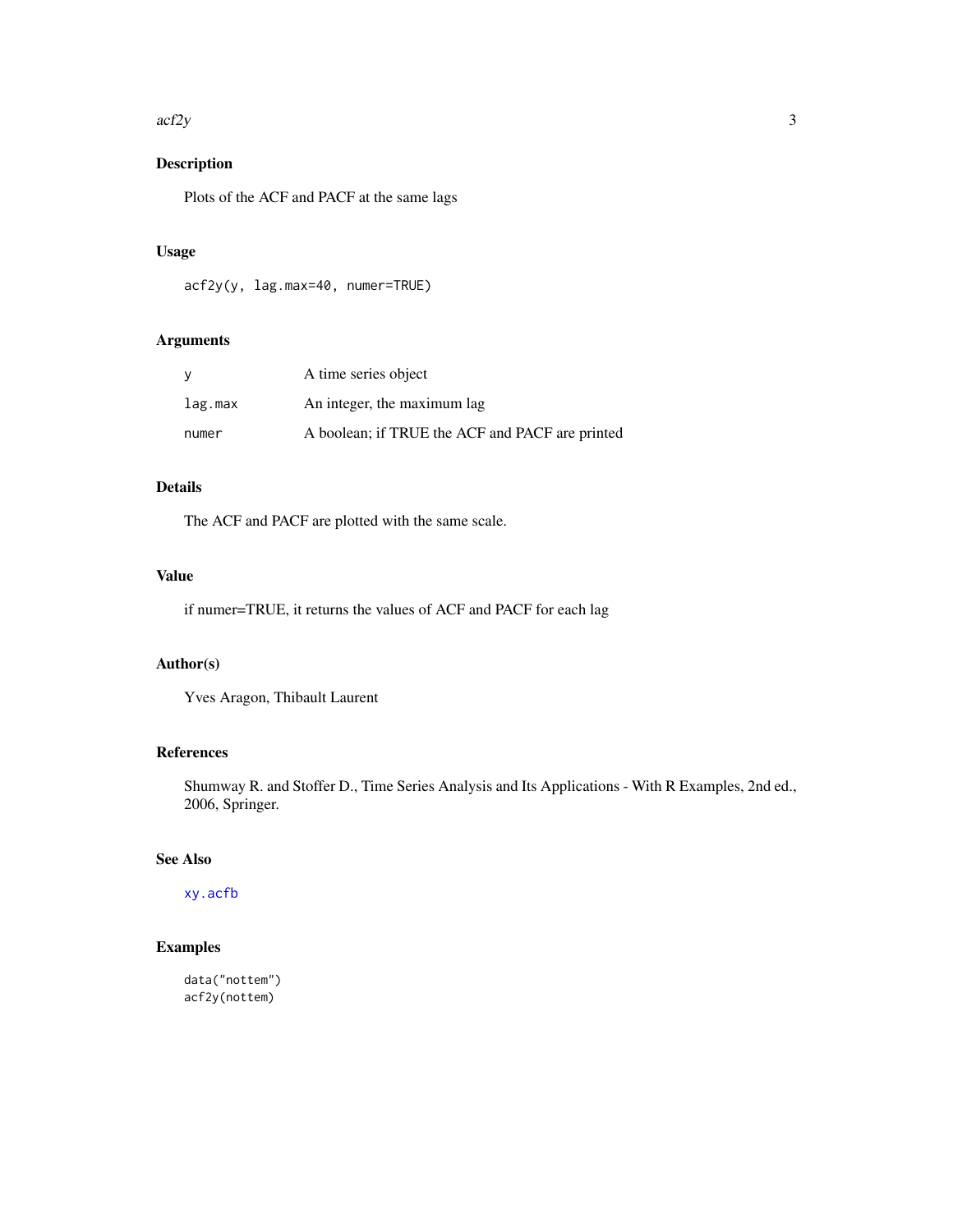<span id="page-3-0"></span>

armaselect implements the MINIC (Minimum Information Criterion) identification method and returns the nbmod best ARMA models, with respect to the Schwarz's Bayesian Criterion (sbc).

#### Usage

 $armaselect(y, max.p = 15, max.q = 15, nbmod = 10)$ 

## Arguments

| y     | a time series                                                                                         |
|-------|-------------------------------------------------------------------------------------------------------|
| max.p | an integer, the maximum value for the autoregressive component, p                                     |
| max.q | an integer, the maximum value for the moving average component, q                                     |
| nbmod | an integer, the number of models that will be returned (nbmod may be lower than<br>$max.p x max.q$ ). |

#### Value

A matrix with nbmod rows and 3 columns (values of p, q and sbc)

#### Author(s)

Yves Aragon

```
set.seed(4123)
n2 <- 210
yc <- arima.sim(n = 200, list(ar = -0.8, ma = c(-0.3, 0.6)),
sd = sqrt(1.5)yc < - yc - 10armaselect(yc, nbmod = 5)
```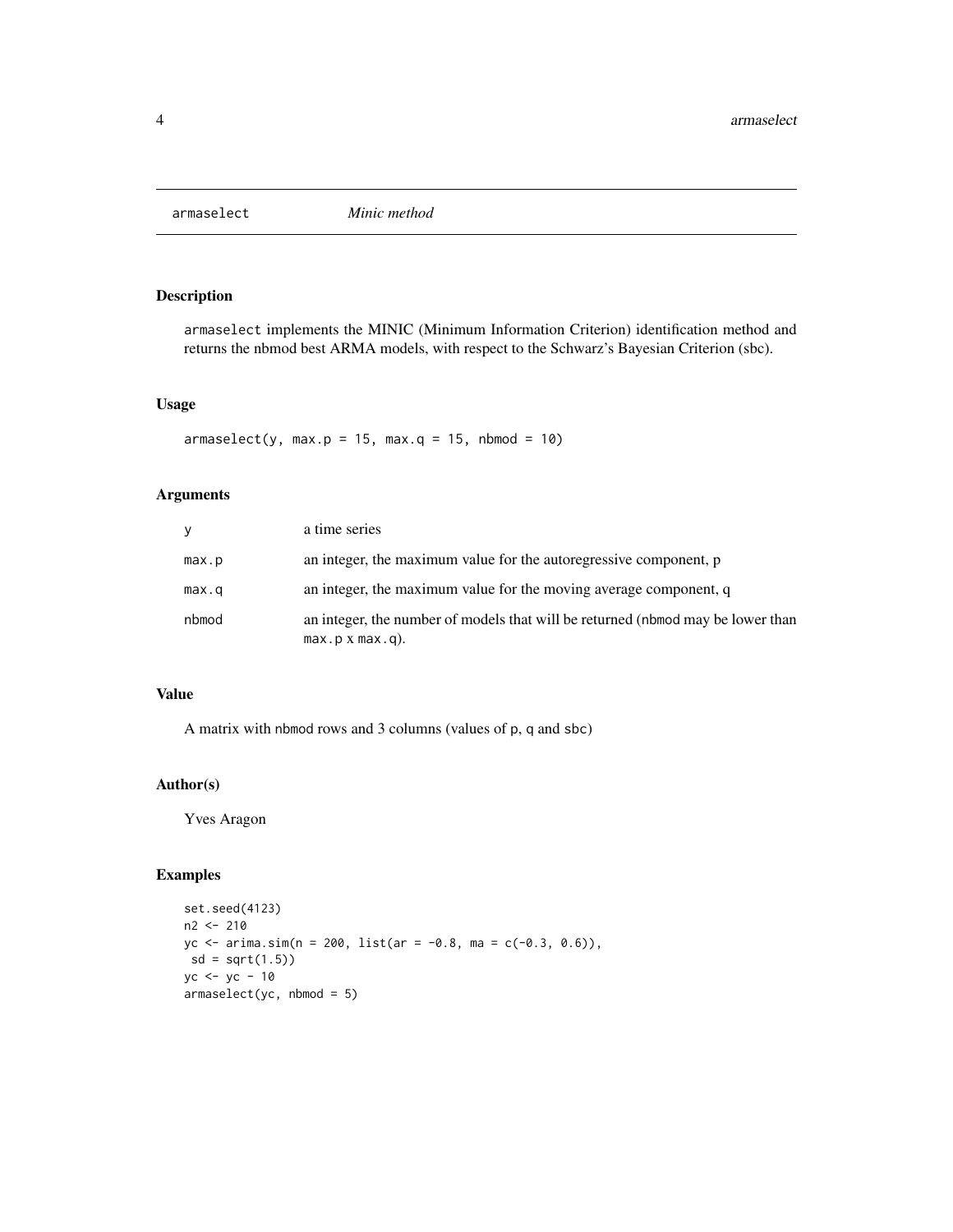<span id="page-4-0"></span>

Box.test.2 computes at different lags, a 'Portemanteau' statistic for testing that a time series is a white noise.

## Usage

```
Box.test.2(x, nlag, type = c("Box-Pierre", "Ljung-Box"), fitdf = 0, decim = 8)
```
## Arguments

| X     | a time series object                                                        |
|-------|-----------------------------------------------------------------------------|
| nlag  | a vector of integers: the lags where the statistic are computed             |
| type  | test to be performed                                                        |
| fitdf | number of degrees of freedom to be subtracted if x is a series of residuals |
| decim | an integer, the precision of the results                                    |

## Details

This function uses the Box.test.

## Value

It returns a matrix of size nlag x 2 with the statistics and the p-value

## Author(s)

Yves Aragon

```
set.seed(123)
y1 = \arima.sim(n = 100, list(ar = -.7), sd = sqrt(4))a1 = Box.test.2(y1, nlag = c(3, 6, 9, 12), type = "Ljung-Box", decim = 4)
```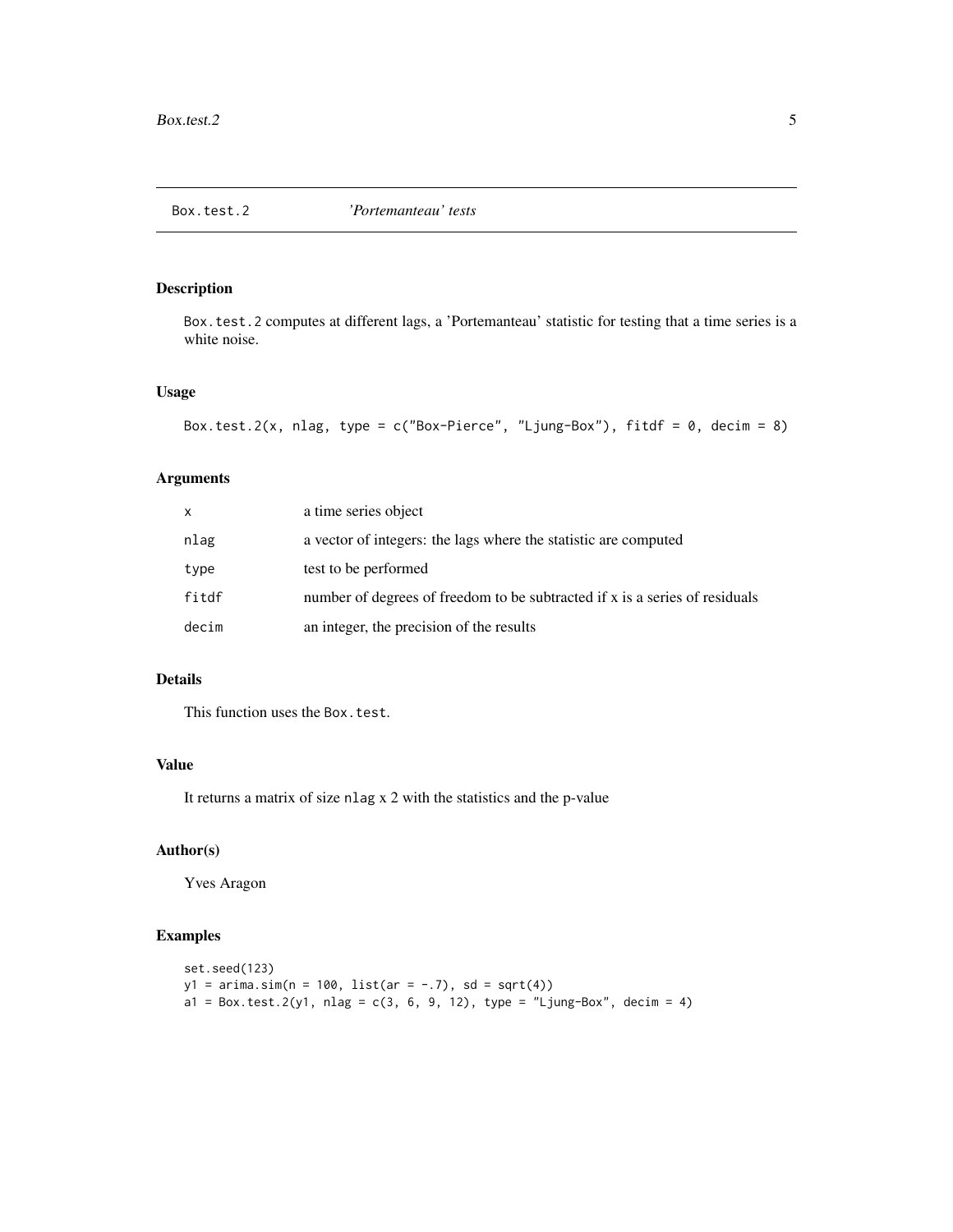The file "/import/champagne\_2001.txt" contains monthly total shipping of 75 cl bottles of Champagne wine, in the world. 2001-2010.

#### Format

The series first is imported as a vector of numeric type with function scan and then transformed into a ts object. Is is then converted in 1,000 of bottles.

#### Source

SRISE-DRAAF Champagne-Ardenne

#### Examples

```
data("champa.ts")
# The executed code is :
## Not run:
aa <- scan(system.file("/import/champagne_2001.txt", package = "caschrono"))
champa.ts \leq ts(aa/1000, start = c(2001,1), frequency = 12)
## End(Not run)
```
cor.arma *Correlation matrix of the parameters for an Arima model*

## Description

Computes the correlation matrix for the estimated parameters of an Arima model.

#### Usage

```
cor.arma(mod)
```
#### Arguments

mod an Arima object

## Value

A p x p matrix (p, the number of parameters of the ARIMA model)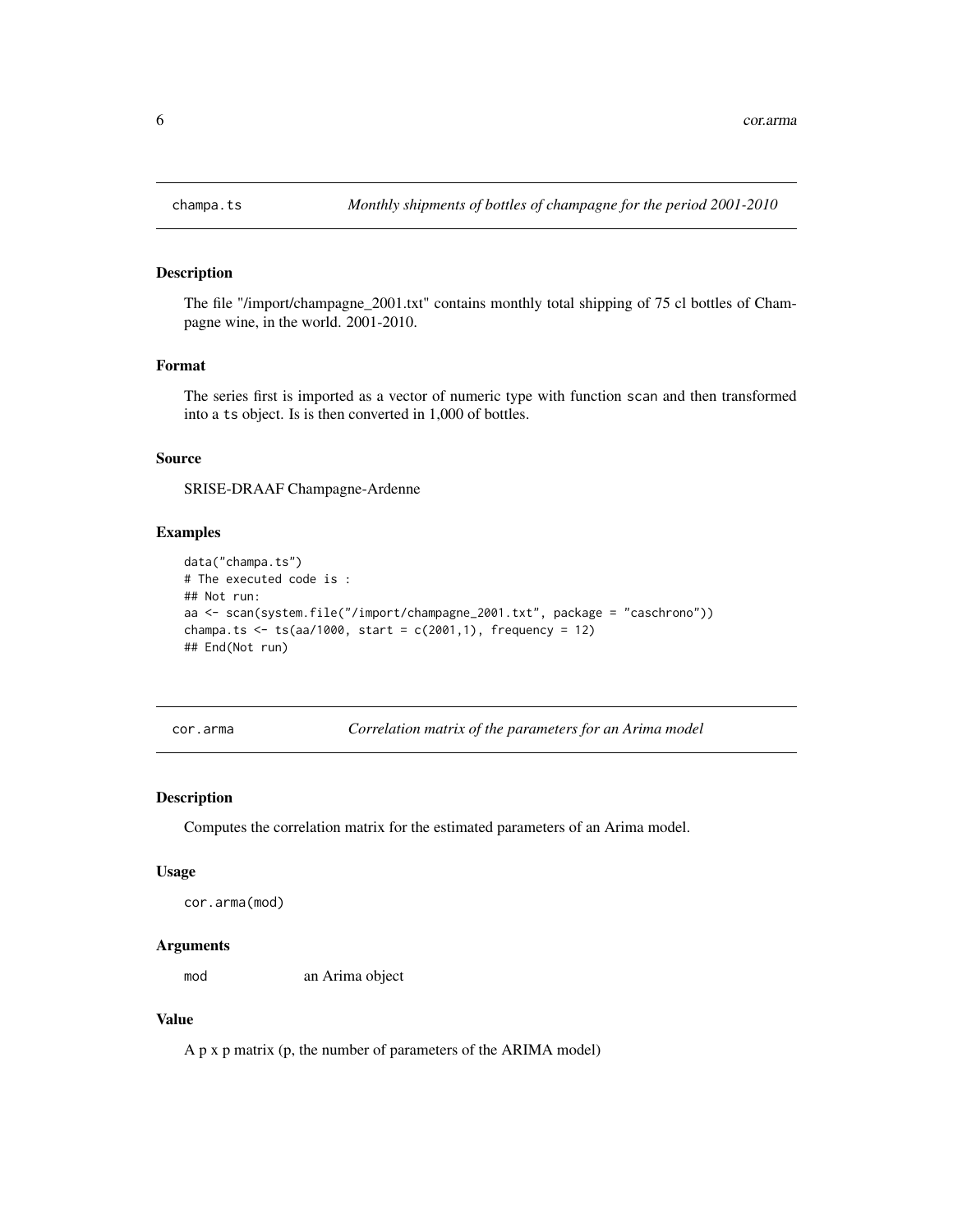<span id="page-6-0"></span>csdl and the contract of the contract of the contract of the contract of the contract of the contract of the contract of the contract of the contract of the contract of the contract of the contract of the contract of the c

## Author(s)

Yves Aragon

#### Examples

```
set.seed(4123)
n2 <- 210
yc <- arima.sim(n = 200, list(ar = -0.8, ma= c(-0.3, 0.6)),
 sd = sqrt(1.5)yc <- yc - 10
if(require("forecast")){
fit \le Arima(yc, order = c(1, 0, 2))
cor.arma(fit)
}
```
#### csdl *French stock and returns*

## Description

French stocks (Cac40, Société générale, Danone, L'Oréal) for the period 2006 - 2009, on Euronext Paris.

## Usage

data(csdl)

#### Format

This its object contains the following firms close prices:

- Cac40, ^FCHI (name of the quote symbol), common used French stock market index
- Socgen, GLE.PA (name of the quote symbol), Société générale
- Danone, BN.PA (name of the quote symbol), Danone
- L\_Oreal, OR.PA (name of the quote symbol), L'Oréal

from 2006-01-02 to 2009-06-30.

## Source

http://fr.finance.yahoo.com/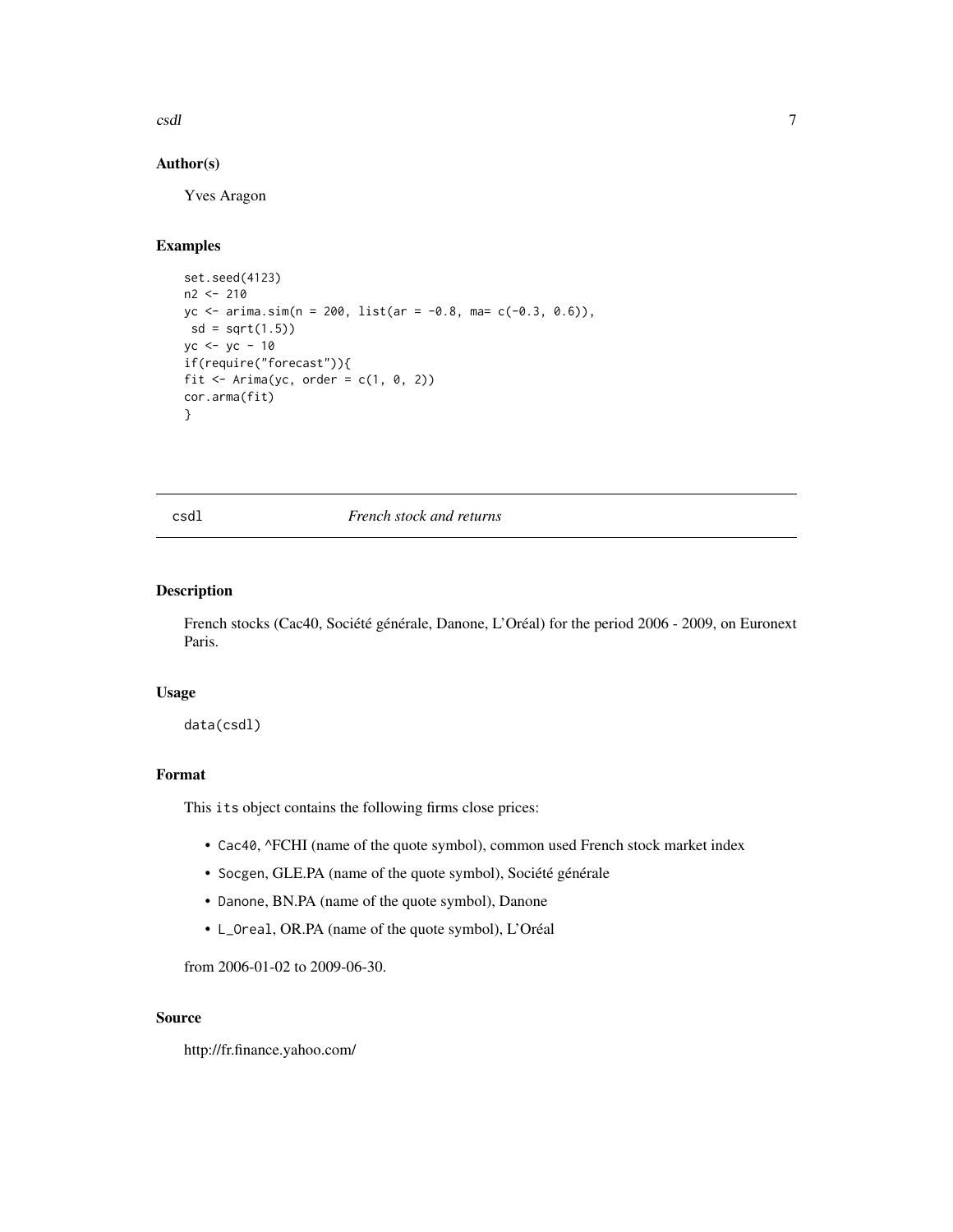#### Examples

```
if(require("timeSeries")){
data(csdl)
# we create then the returns
aa = returns(csdl, percentage = TRUE)
aab <- aa[complete.cases(aa) == TRUE,]
# in previous version we use package its which will not be maintained anymore
# r.csdl = its(aab, as.POSIXct(row.names(aab)))
r.csdl = zoo(aab, as.POSIXct(row.names(aab)))
}
```
essil *Essilor stock for the period 2006-2009*

#### Description

Essilor close price

## Usage

data(essil)

#### Format

essil is an its object.

#### Source

http://fr.finance.yahoo.com/

```
data("essil")
# In 2011, code obtained like that
# require("its")
# deb = "2006-01-01"; fin = "2009-12-31"
# essil= priceIts(instrument="EI.PA",start=deb ,end=fin, quote="Close")
# colnames(essil) = "essilor"
# In 2016
# require("tseries")
# essil <- get.hist.quote(instrument = "EI.PA", start=deb ,end=fin, quote="Close")
```
<span id="page-7-0"></span>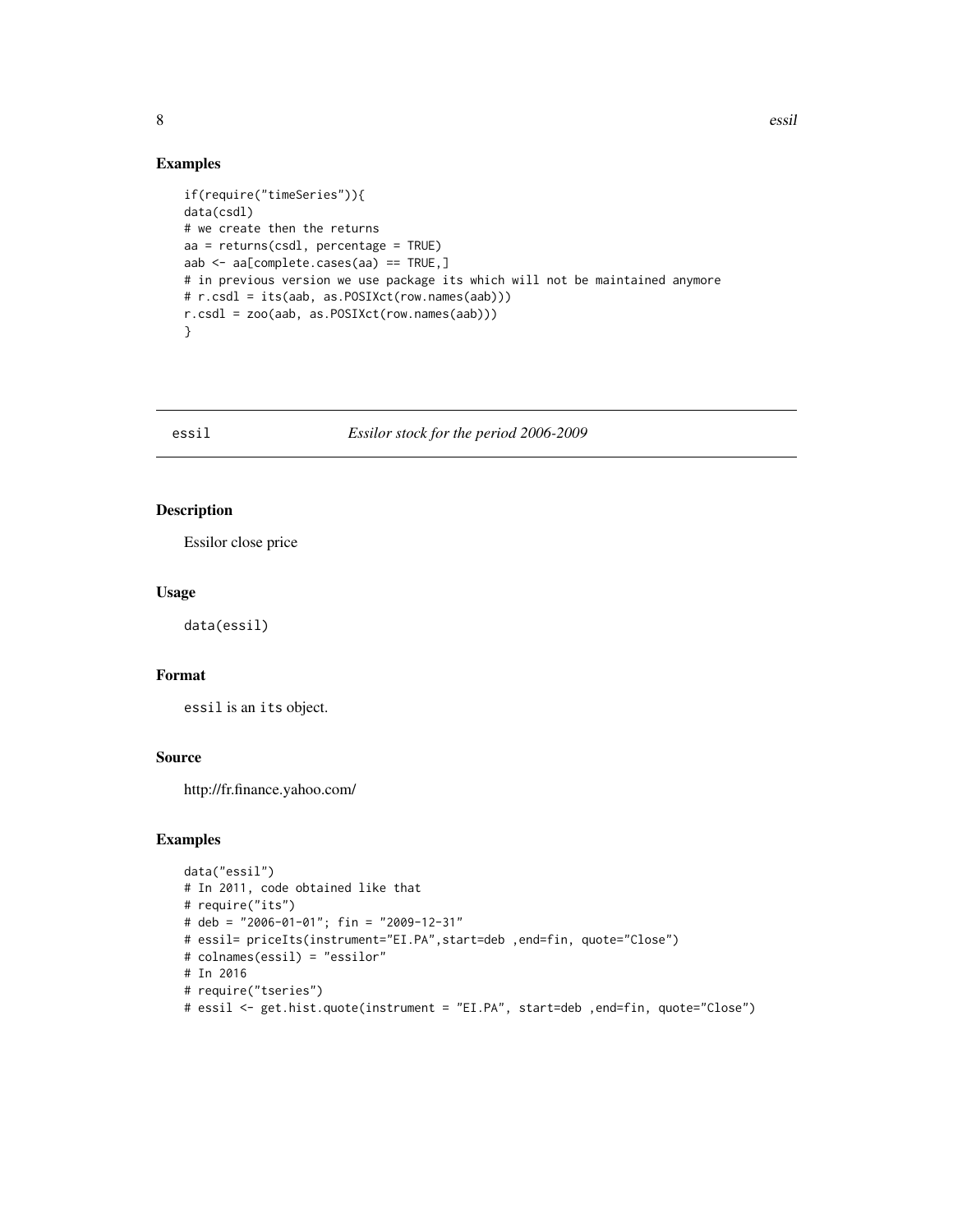<span id="page-8-0"></span>

indbourse contains stock price indices for the period 2006-2010 : Nikkei (name of the quote symbol: N225), ESTX50 EURP (STOXX50E), Dow Jones (DJI), Nasdaq (IXIC), CAC40 (^FCHI) and PARIS IND SBF120 (SBF120).

#### Format

indbourse is an its object.

#### Source

Yahoo finance

#### Examples

data(indbourse)

khct *Monthly electricity comsumption for the period 1970-1984*

## Description

Monthly electricity consumption, heating degree days and cooling degree days in some region for the period 1970-1984.

#### Usage

data(csdl)

#### Details

htdd (heating degree days) is minus the sum over the month of the daily difference between the average daily temperature, if it is lower than 65 F. degrees, and 65 F. degrees, the equilibrium temperature above which a house does not need to be heated.

cldd (cooling degree days) is the sum over the month of the daily difference between the average daily temperature, if it is greater than 65 F. degrees, and 65, the equilibrium temperature above which air conditioning is switched on.

The dataset is from the book by Pankratz (1981).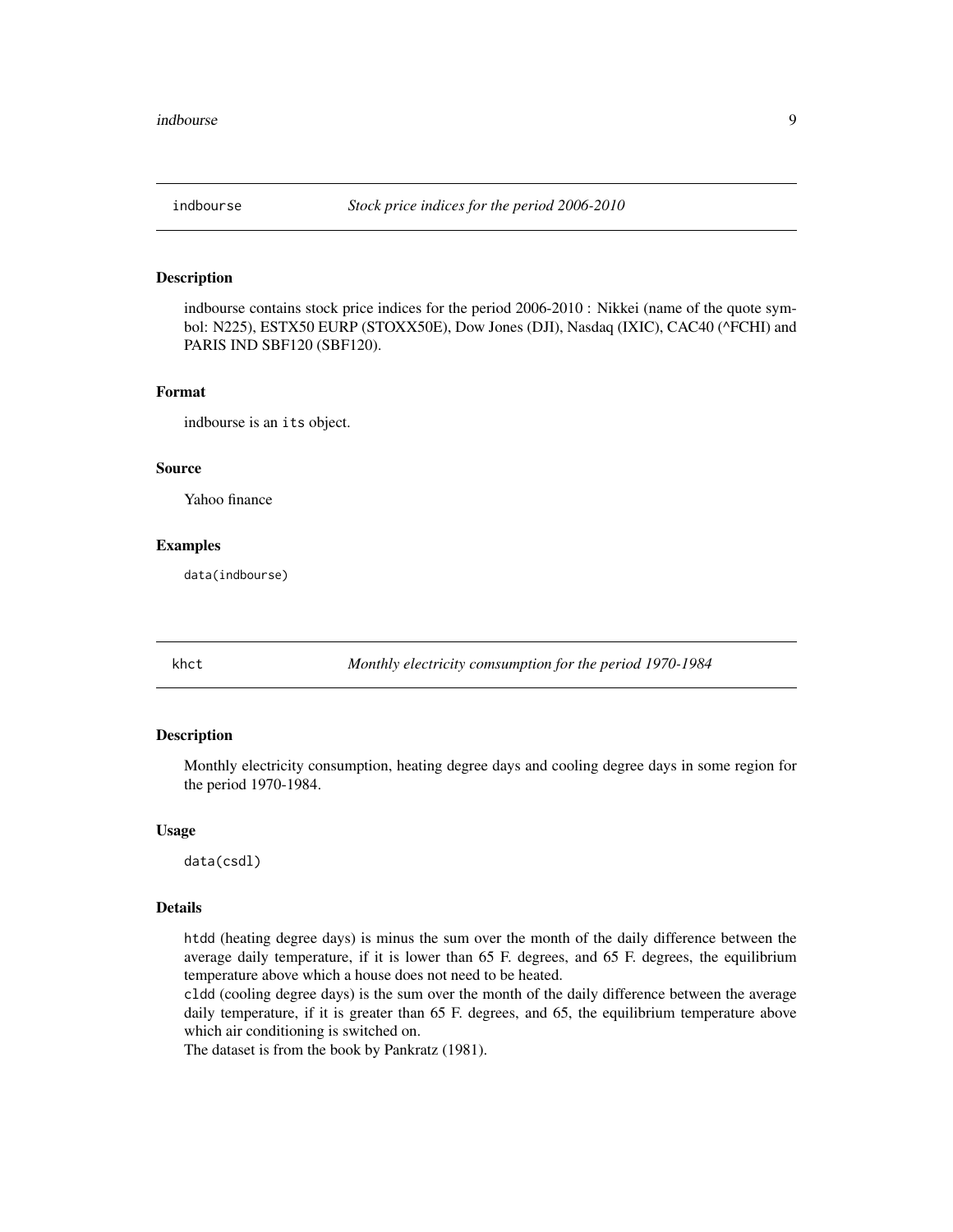## <span id="page-9-0"></span>Value

csdl is a multivariate ts object which contains:

| kwh  | electricity consumption in kilo-watt-hours |
|------|--------------------------------------------|
| htdd | heating degree days, in Fahrenheit degrees |
| cldd | cooling degree days, in Fahrenheit degrees |

#### Source

Pankratz A., Forecasting with dynamic regression models, 1991, Wiley.

#### Examples

```
data(khct)
# The executed code is :
## Not run:
khct = read.csv2(file= system.file("/import/conselec.csv",package="caschrono"))
attach(khct)
khc = ts(cbind(kwh, htdd,cldd), frequency = 12, start=c(1970,1))
kwh = khc[, 1]htdd = khc[, 2]c1dd = khc[, 3]temps = time(kwh)
## End(Not run)
```
lait *Milk collection in France*

## Description

lait is the monthly milk collection in France, January 1980 - January 2010

## Format

lait is a ts object

## Details

Data are expressed in thousands of tons

#### Source

Enquête laitière mensuelle - Service de la Statistique et de la Prospective (SSP) - Ministère de l'Alimentation, de l'Agriculture et de la Pêche.

## Examples

data(lait)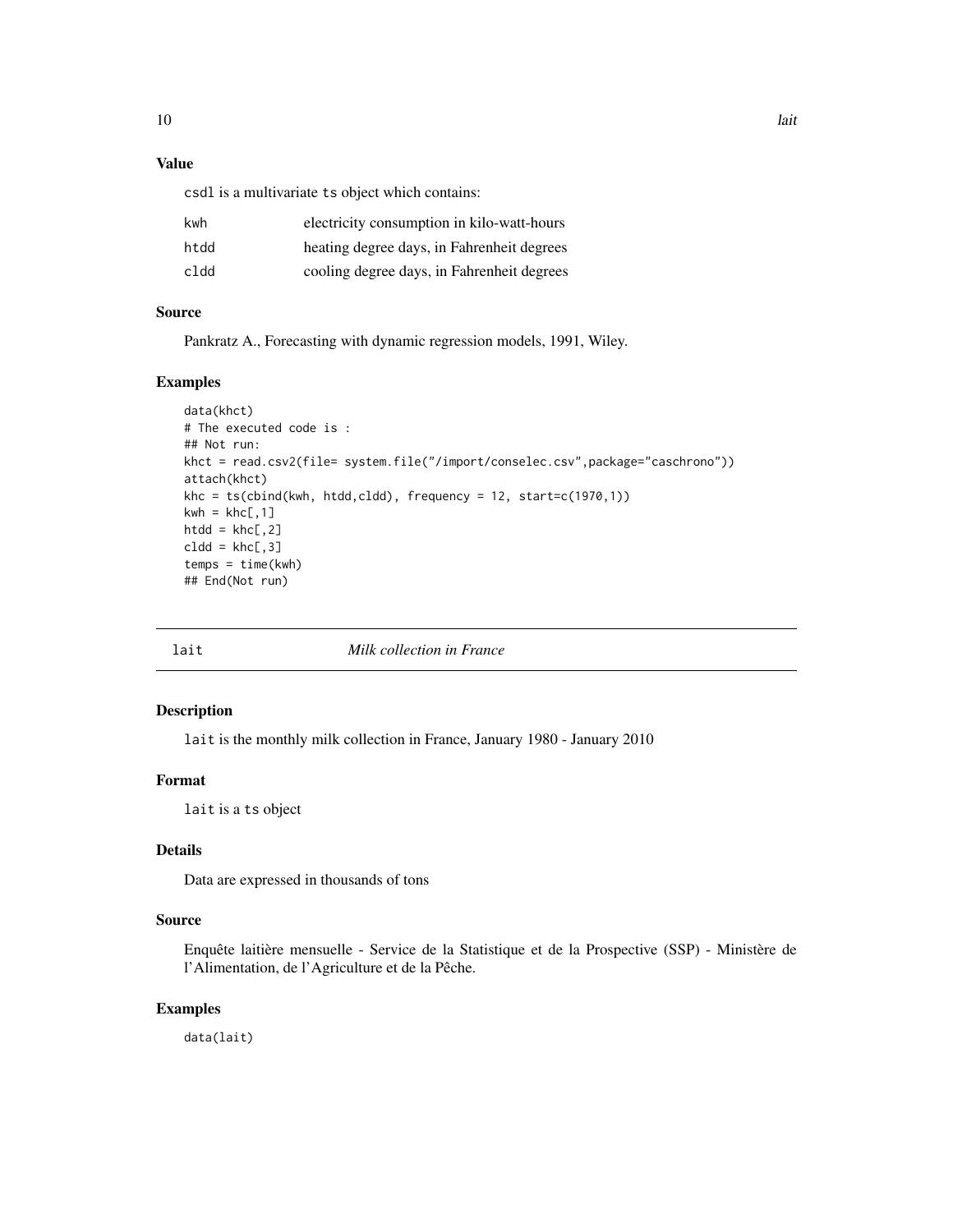<span id="page-10-0"></span>

m30 is the series of monthly fatalities in car accidents in France for the period 1973-2006.

## Usage

data(m30)

## Format

Time series data

## Details

The data from July 1973 to December 2004 have been multiplied by 1.069 to take into account the change of the definition of a fatal accident. Until 2004, an accident is fatal if death occurs within 6 days whereas from 2006 the deadline moves to 30 days.

## Source

http://www.securite-routiere.org/Fiches/statistiques/statmensuelles.htm

## Examples

data(m30)

plot2acf *ACF plots of two series*

#### Description

Plots the ACF of two series at the same lags

#### Usage

```
plot2acf(y1, y2, lag.max=40, main=c("",""))
```
## Arguments

| v <sub>1</sub> | A time series object                         |
|----------------|----------------------------------------------|
| v2             | A time series object                         |
| lag.max        | An integer, the value of the maximum lag     |
| main           | A vector of character, the title of the plot |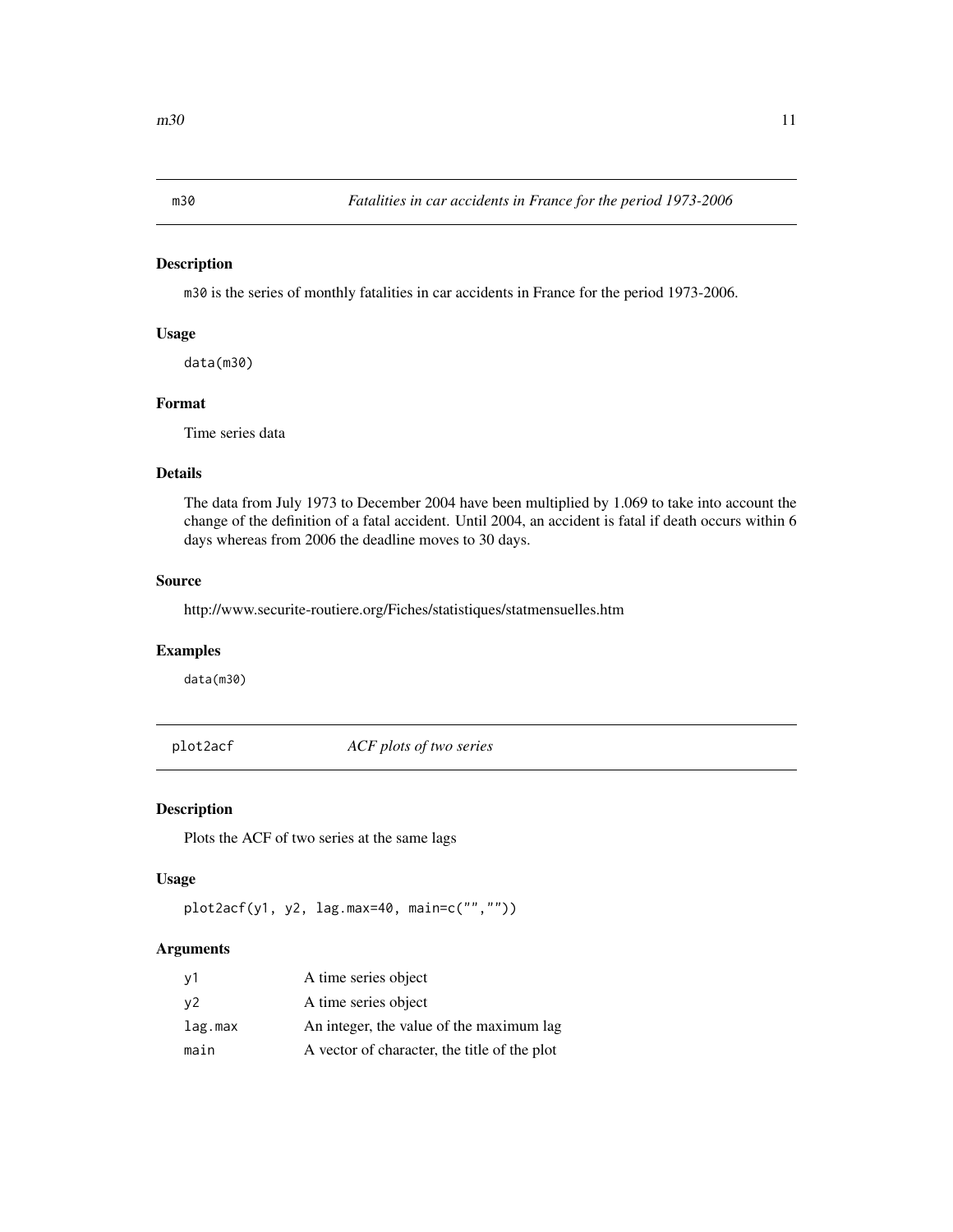## <span id="page-11-0"></span>Details

We keep the same scale for the two graphs

## Value

no value

## Author(s)

Yves Aragon and Thibault Laurent

## Examples

```
data(nottem)
set.seed(2561)
innov1 = rnorm(290, sd=4.18)y = \text{arima.sim}(list(\text{order} = c(12, 0, 1), \text{ma} = -.7, \text{arc}(rep(0, 11), .9)),innov =innov1, n.start =50, n = 240 + 50plot2acf(nottem, y, main=c("ACF nottem","ACF SAR"))
```

| plotacfthemp | Plots the ACF and PACF of a theoretical ARMA model and the empir- |
|--------------|-------------------------------------------------------------------|
|              | ical ACF and PACF of an observed series                           |

## Description

plotacfthemp plots the ACF and PACF of a theoretical ARMA model and the empirical ACF and PACF of an observed series.

#### Usage

```
plotacfthemp(y, ar = numeric(0), ma = numeric(0), lag.max = 20, titre="")
```
## Arguments

|         | time series, a ts object             |
|---------|--------------------------------------|
| ar      | numeric vector of AR coefficients    |
| ma      | numeric vector of MA coefficients    |
| lag.max | integer, Maximum lag required.       |
| titre   | a string of characters for the title |

## Details

This function uses the ARMAacf and acf functions to compute theoritical and empirical ACF and PACF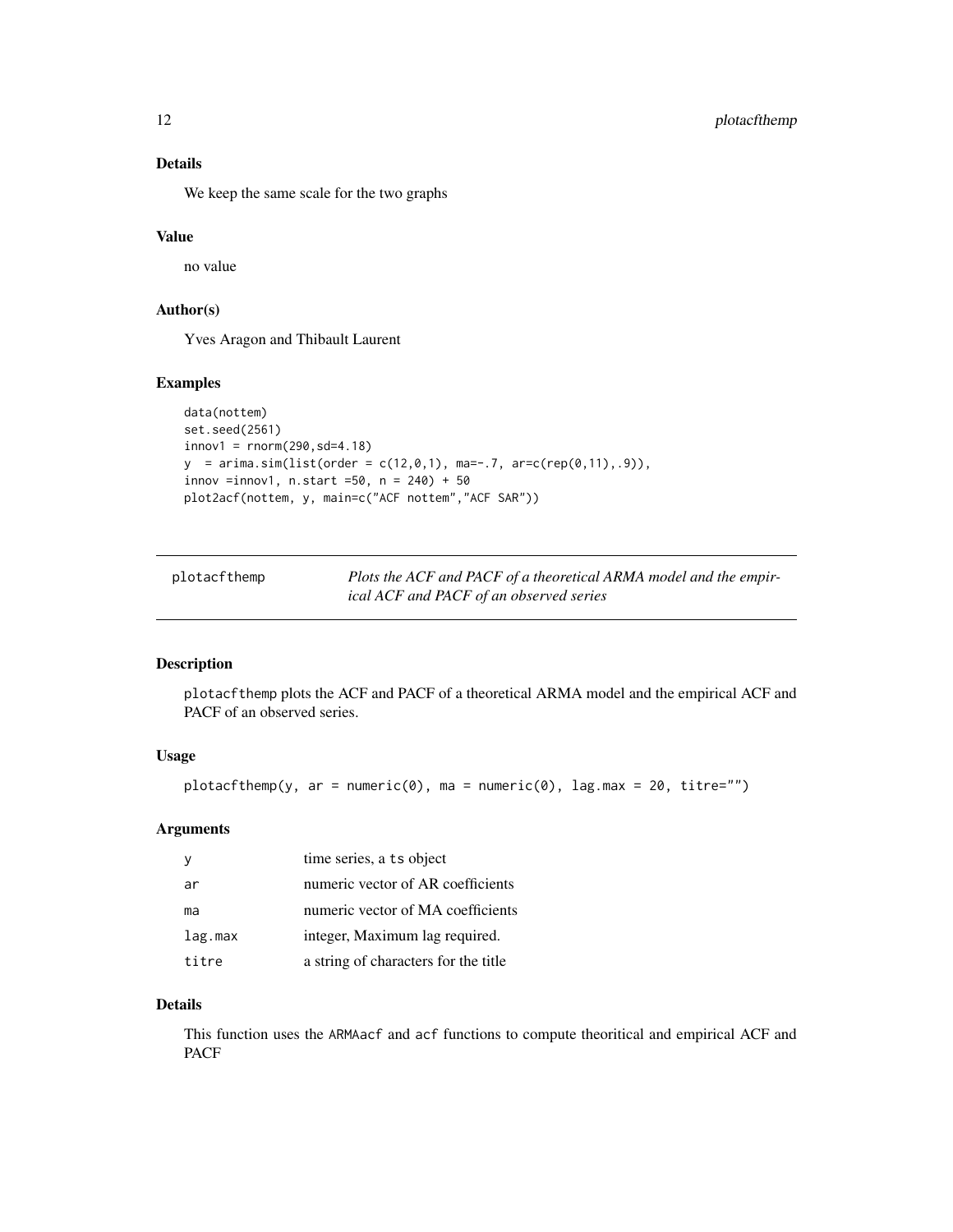#### <span id="page-12-0"></span>popfr and the contract of the contract of the contract of the contract of the contract of the contract of the contract of the contract of the contract of the contract of the contract of the contract of the contract of the

## Value

No values

## Author(s)

Yves Aragon and Thibault Laurent

## Examples

```
set.seed(951)
ya <- arima.sim(n=200, list(ma = c(-0.3, 0.6)),
sd = sqrt(1.5)plotacfthemp(ya, ma=c(-0.3,0.6), titre="MA(2)")
```
popfr *French population for the period 1846-1951*

#### Description

popfr is the French population average for the period 1846-1951.

## Usage

data(popfr)

## Format

Time series data

## Details

One unit: 1,000 inhabitants. Two missing values in 1916 and 1941

#### Source

http://www.insee.fr/fr/themes/tableau.asp?ref\_id=NATnon02145 http://dev-www.ined.fr/fr/pop\_chiffres/france/structure\_population/recensement\_1846/

## Examples

data(popfr)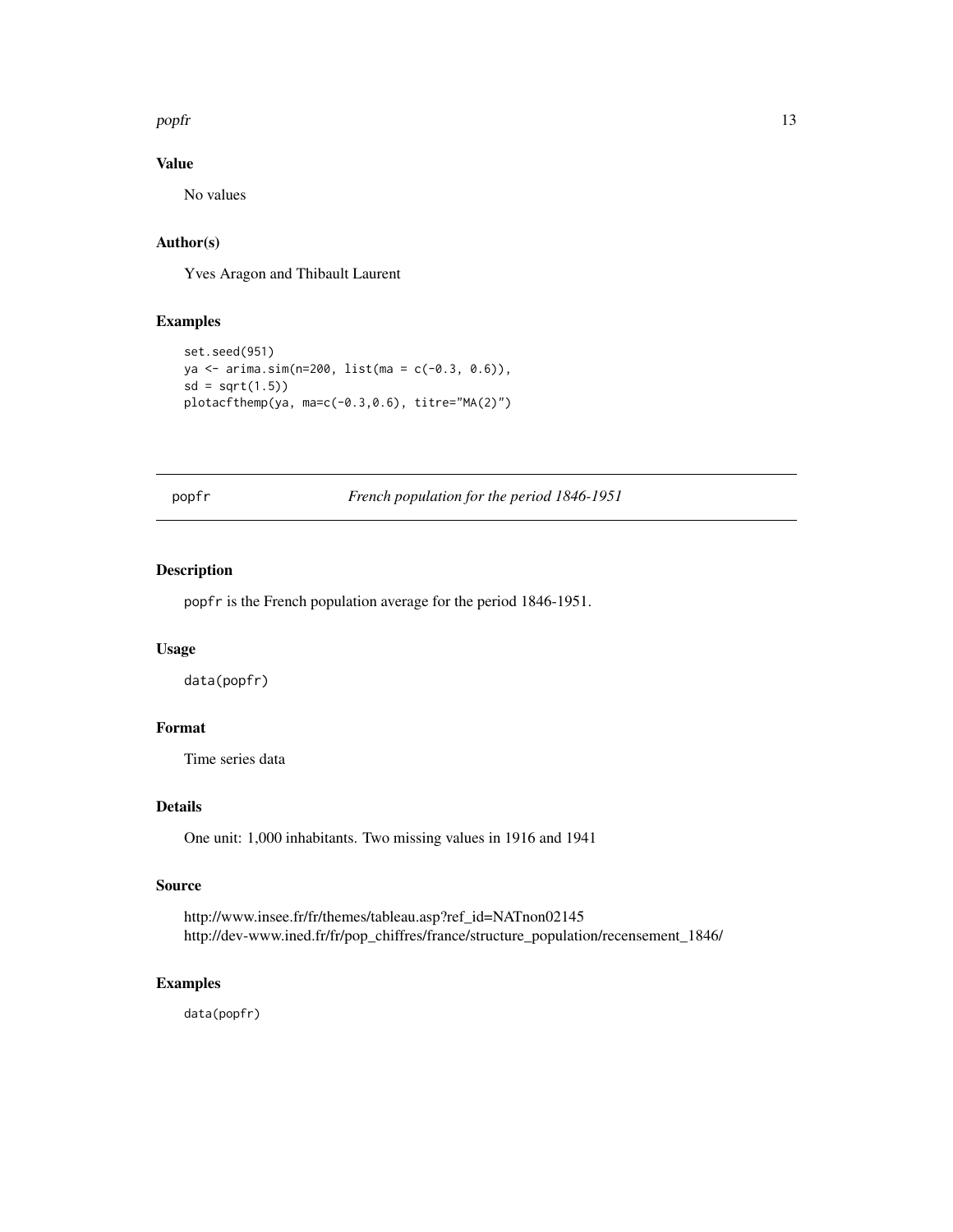<span id="page-13-0"></span>

The file "Tel\_extrait.csv" has been created by an automatic telephone exchange system in a firm; the date includes the day, the month and the year ordered like this : D, M, Y.

#### Format

The series is first imported as a data. frame object and then transformed into a ts object

#### Examples

```
don.mois1=read.csv2(file= system.file("/import/Tel_extrait.csv",package="caschrono"),
 col.names=c("Date.app","Heur.deb.app", "Code Dest", "Dest Det","Dur app sec.",
  "Mont app EU"), skip=0, stringsAsFactors=FALSE)
```

| trafmensu | Monthly Air traffic at Toulouse Blagnac Airport for the period 1993- |
|-----------|----------------------------------------------------------------------|
|           | 2007                                                                 |

#### Description

The file "/import/trafquoti.txt" contains daily Air traffic at Toulouse Blagnac Airport for the period 1993-2007

#### Format

The series is imported first as a data.frame with function read.table, aggregated by month and then transformed into a ts object. Is is then converted in 1,000 of people.

#### Source

Chambre de Commerce et d'Industrie de Toulouse (CCIT)

```
data(trafmensu)
# The executed code is :
## Not run:
bb=read.table(file= system.file("/import/trafquoti.txt",package="caschrono"),
header=FALSE,quote="",sep="", colClasses=c('numeric','character'),
col.names =c('trafic','date'))
mois.an= as.numeric(paste(substr(bb$date,1,4), substr(bb$date,6,7), sep=""))
trafmens=aggregate(bb$traf, list(Mois.An = mois.an), sum)
trafmensu=ts(trafmens$x/1000,start= c(1993,1),frequency= 12)
## End(Not run)
```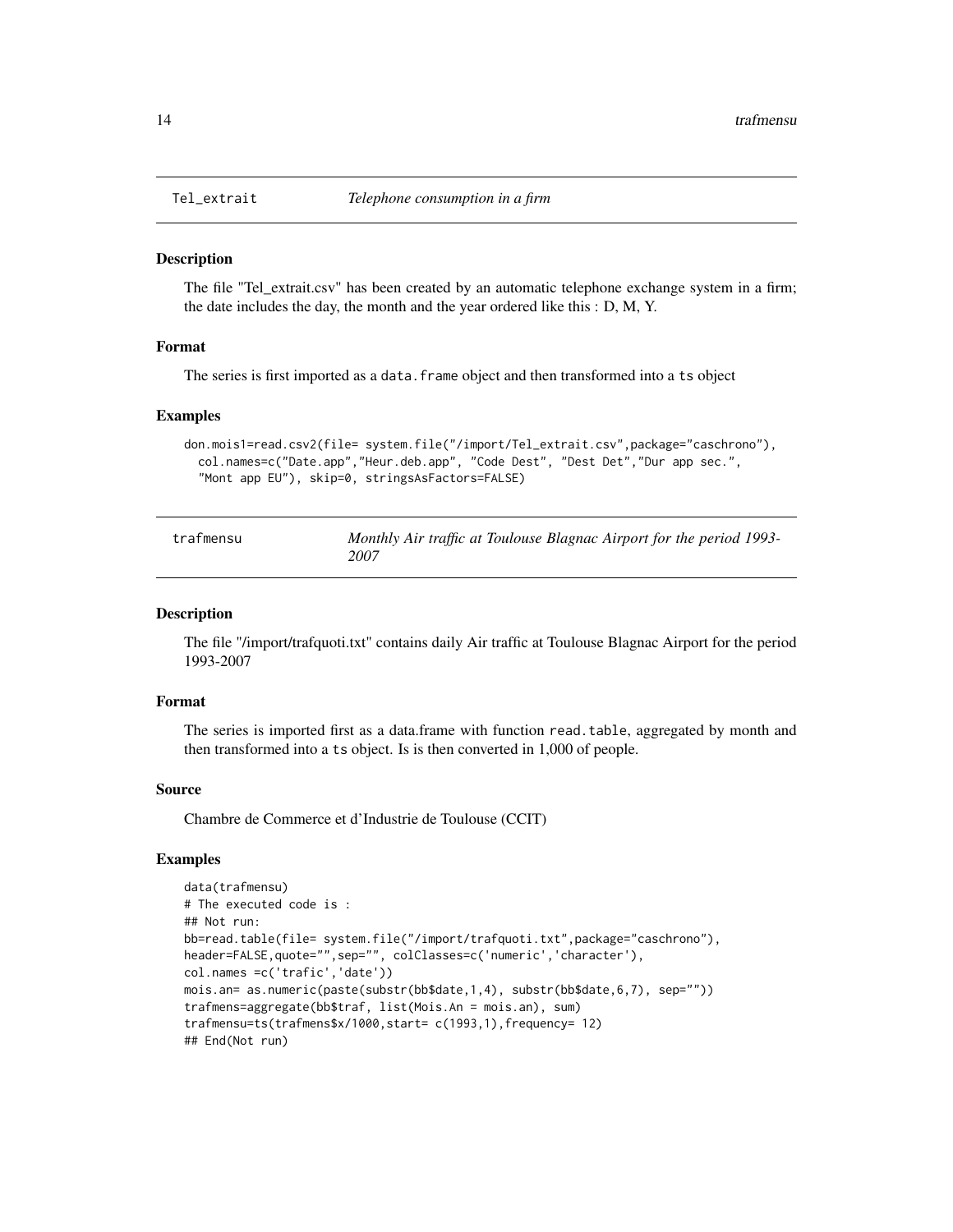<span id="page-14-0"></span>

It computes the t-statistics tests for the coefficients of an Arima model

#### Usage

t\_stat(modarima, decim=6)

## Arguments

| modarima | an Arima object                          |
|----------|------------------------------------------|
| decim    | an integer, the precision of the results |

## Details

modarima may be created with the function Arima (package forecast) or arimax (package TSA)

## Value

It returns a matrix 2 x (number of free coefficients) of the t-statistics and the p-values.

## Author(s)

Yves Aragon

```
if(require("forecast"))
{set.seed(123)
y1 = arima.sim(n=100,list(ar=-.7), sd=sqrt(4))
my1 = Arima(y1, order=c(1,0,0), include mean = FALSE)t_stat(my1)
}
```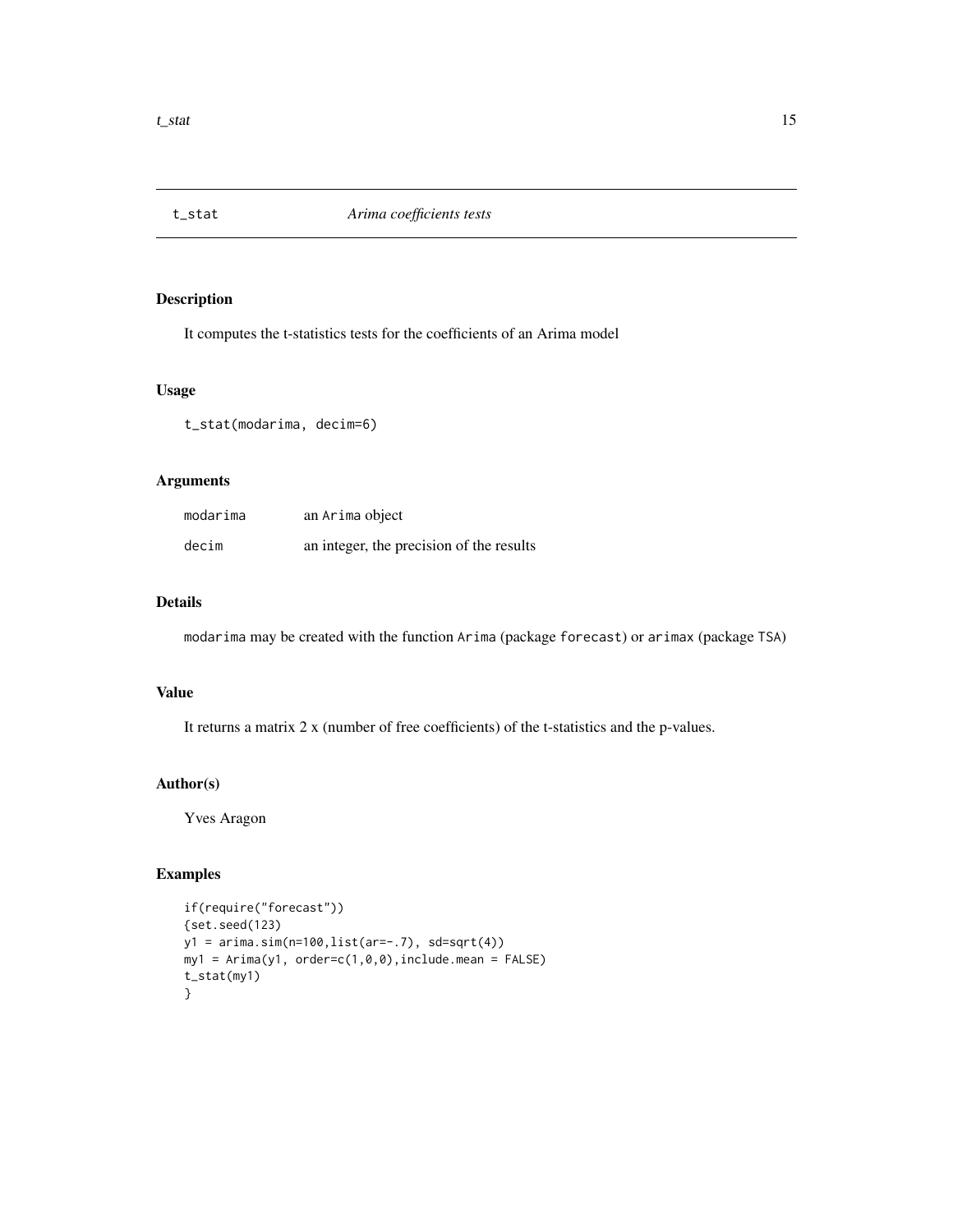<span id="page-15-1"></span><span id="page-15-0"></span>

xy.acfb plots a time series and its ACF and PACF at the same lags.

## Usage

xy.acfb(y, lag.max=40, numer=TRUE)

## Arguments

|         | A time series object                                           |
|---------|----------------------------------------------------------------|
| lag.max | An integer, the value of the maximum lag                       |
| numer   | A boolean, =TRUE for printing the value of ACF and PACF by lag |

## Details

We keep the same scale for the ACF and the PACF

## Value

if numer=TRUE, it prints the values of ACF and PACF for each lag

## Author(s)

Yves Aragon and Thibault Laurent

## References

Shumway R. and Stoffer D., Time Series Analysis and Its Applications - With R Examples, 2nd ed., 2006, Springer.

## See Also

[acf2y](#page-1-1)

```
data(nottem)
xy.acfb(nottem)
```